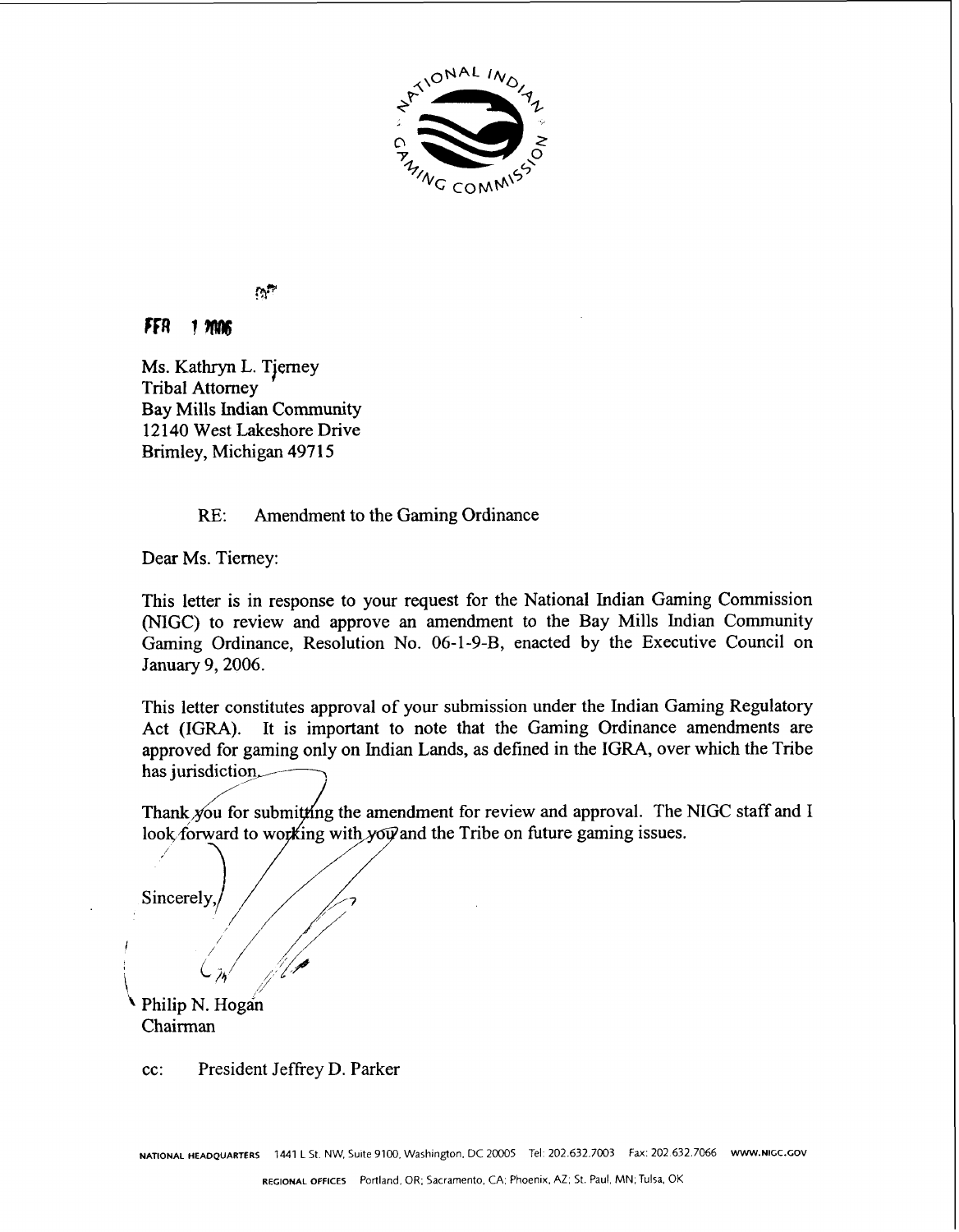



 $U_{AN}$  1 > 2006

**RESOLUTION** 

### **Resolution No. 06-1 -9-B Amendment to Gaming Ordinance**

- **WHEREAS:** The Bay Mills Indian Community is a federally recognized Indian tribe with a Constitution enacted pursuant to the Indian Reorganization Act of  $1\bar{9}34$ , 25 U.S.C. sec. 461,  $e\bar{t}$  seq., and
- **WHEREAS:** The Tribe regulates gaming on its Reservation under a compact with the State of Michigan and under its Gaming Ordinance, and
- **WHEREAS:** The mandate to provide information upon request on wins and losses by player is a significant and unreasonable burden on gaming administrative staff, in the absence of discretion as to the timing and format of the information.
- **NOW, THEREFORE BE IT RESOLVED,** that the Executive Council of the Bay Mills Indian Community hereby amends the Gaming Ordinance by revising Section 7.18, with additions underlined and deletions struck out:

Evidence of any win or loss incurred by a player  $m$ ust  $\overline{may}$ , upon request, be provided to such  $\n player in-sueh-form-as-will-fbe-aceeptable-to-the\n$ IRS .

 $APPROVED:$ 

Bay Mills Indian Community **Executive Council** 

ATTEST: **f <sup>i</sup>**\*,' / *,l* , ... J ' .,< <\*, ; ' /< **If 1' ./e** "( **/J** , \$1 ,,I;. **<sup>i</sup>**

**Terry E. Carrick and Richard A. LeBlanc, Secretary**<br>Vice President and Bay Mills Indian Community Bay Mil<sub>(Is</sub> Indian Community Executive Council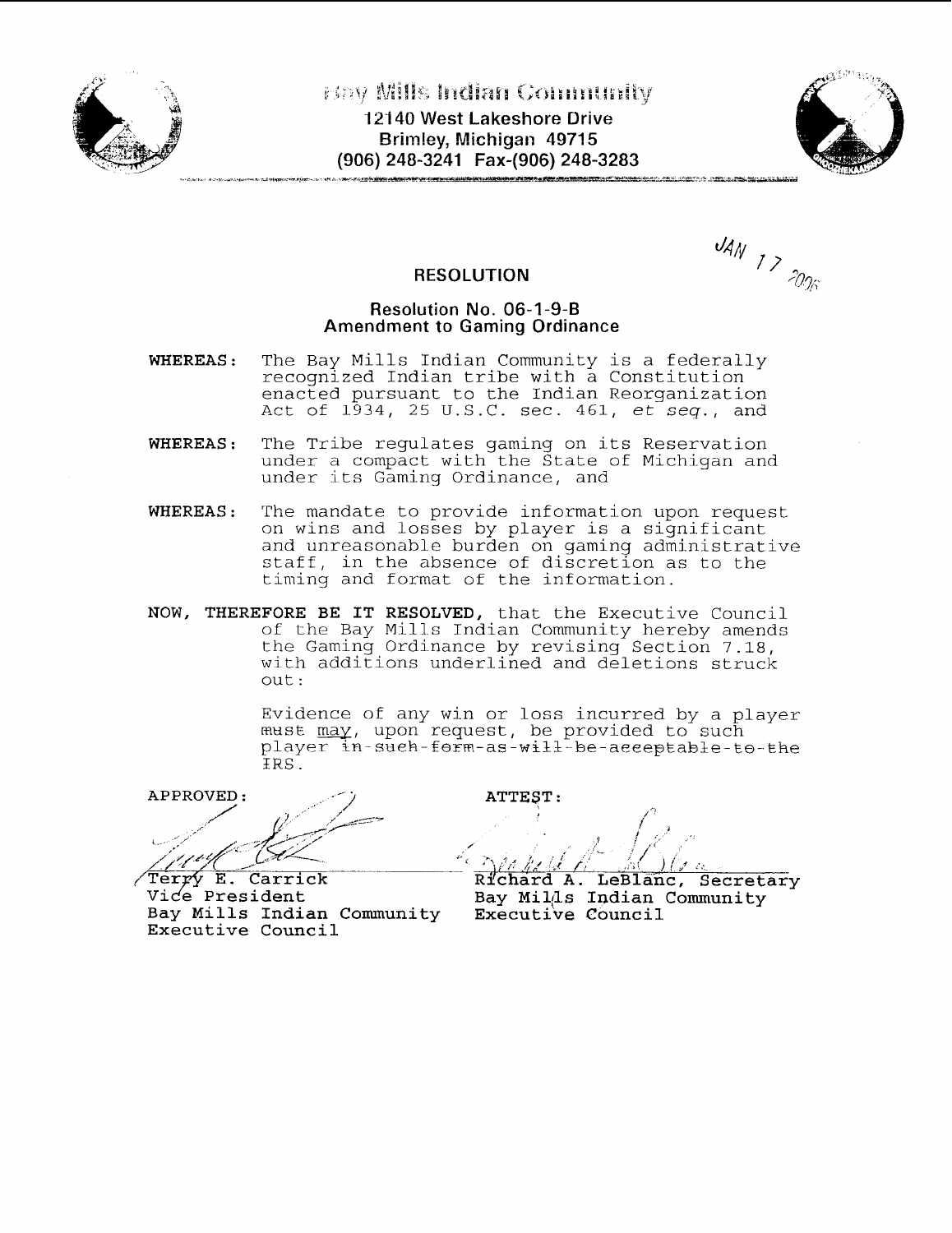#### **CERTIFICATION**

I, the undersigned, as Secretary of the Bay Mills Indian Community Executive Council, do hereby certify that the above resolution was adopted and approved at a meeting of the Bay Mills Indian Community Executive Council held at Bay Mills, Micpigan, on the 9th day of January, 2006, I, the undersigned, as Secretary of the Bay Mills<br>Indian Community Executive Council, do hereby certify that<br>the above resolution was adopted and approved at a meeting<br>of the Bay Mills Indian Community Executive Council h the event of a tie.

Richard A. LeBlanc, Secretary<br>Bay Mills Indian Community Executive-Council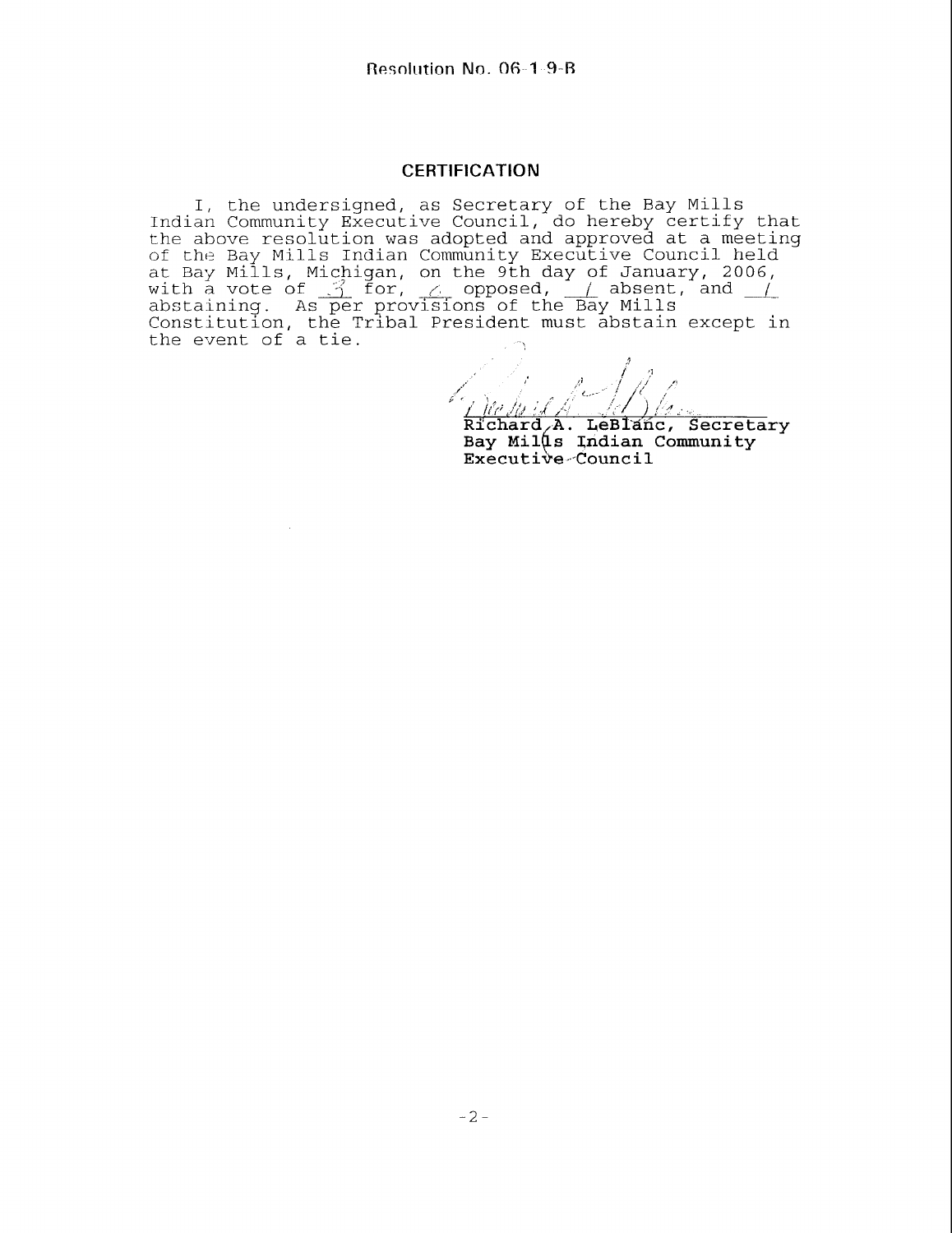7.10 **Postins of Rules of Plav.** Each operator shall post in a conspicuous location near where any gaming activity is being played, or shall otherwise provide the public with an explanation of the rules of play of every specific game s/he operates.

7.11 **Equipment Rental Restrictions.** Each operator of a gaming activity is prohibited from renting or lending gaming equipment to any person.

7.12 **Restrictions on Gamins Awwaratus Exchanse.** Each operator is prohibited from exchanging pull-tabs, punchboards, sports pools, and twenty-one boxes (shoes). All other gaming equipment may be exchanged without prior approval. Any request for approval shall be made to the Tribal Commission at least 5 days prior to the exchange.

7.13 **Approval of Gaming Materials Required.** Any operator who anticipates the printing, manufacture, or construction of any equipment for gaming activity shall first notify the Tribal Commission of his intention and shall have the finished product approved by the Tribal Commission before it is placed in service.

7.14 **Requisite Sale and Redemption Value.** Gaming chips and other tokens of value shall only be sold and redeemed by the operator and only for full value.

7.15 **Record Maintenance Requirements.** Each licensed gaming operation shall maintain and keep for not less than five (5) years permanent books of accounts and records, including inventory records of gaming supplies, sufficient to establish the gross and net income, deductions, expenses, receipts and disbursements of the enterprise.

7.16 **Liquor Sale Restrictions.** There shall be no sale of liquor at any gaming site without the requisite license for such sale issued under the Tribe's liquor control ordinance.

7.17 **Form of Pavment for Chance to Play.** Consideration for the chance to play in any gaming activity shall only be cash, house token or chip, and shall be presented at time the game is played. No other form of<br>deration shall be allowed unless the Tribal consideration shall be allowed unless the Tribal Commission gives prior written approval.

7.18 **Documentation of Winninss and Losses for Tax Purwoses.** Evidence of any win or loss incurred by a player may, upon request, be provided to such player.

7.19 **Taxes, Fees and Reports Timelv Transmitted.** Each operator shall pay all applicable taxes and fees, including those assessed by the National Indian Gaming